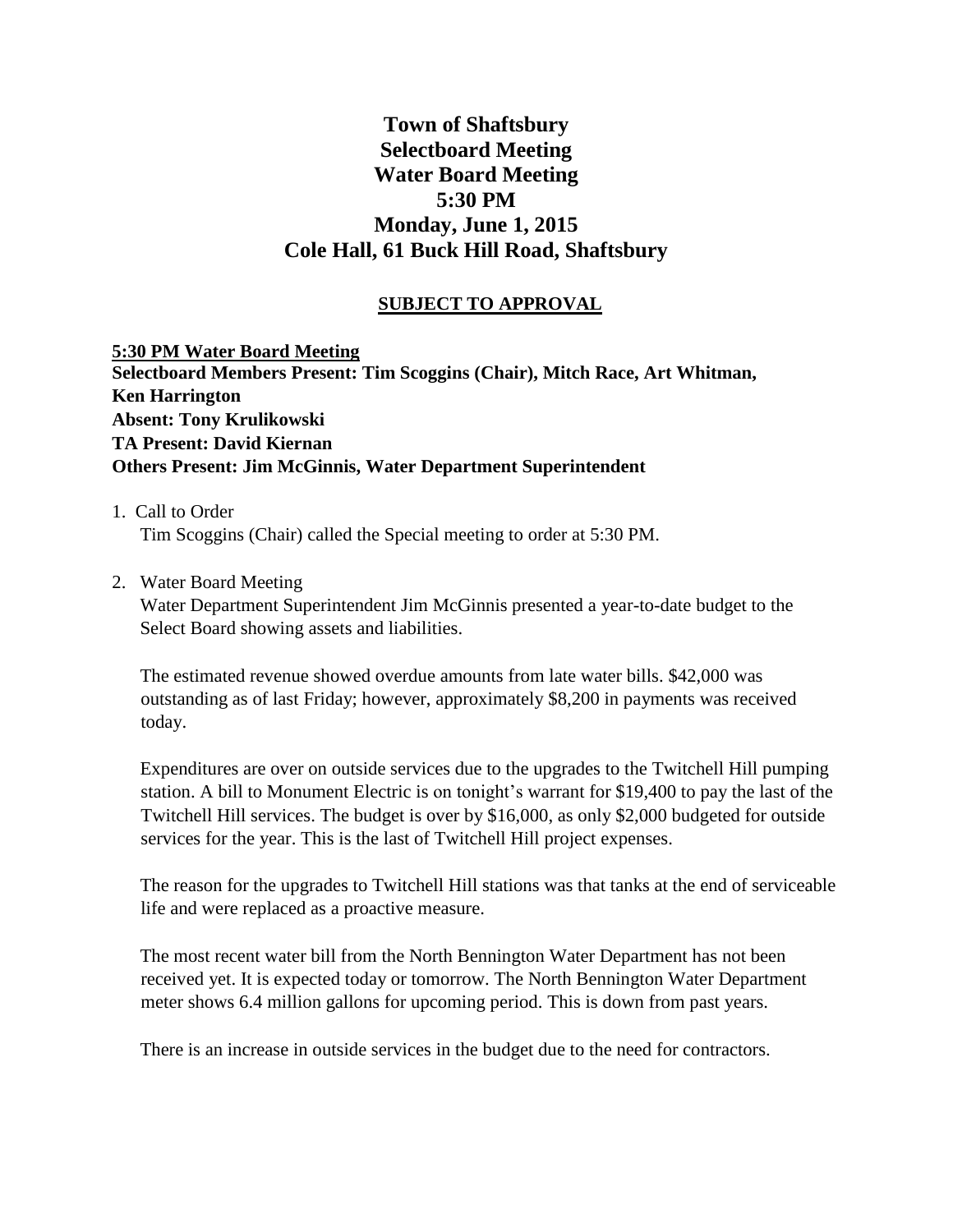Art Whitman asked if there is a legal reason why the town equipment cannot be used by the water department when needed.

In the past when they there-were water problems, the road crew told the water department that no staff could be spared. McGinnis also expressed that plumbing excavation can be delicate work and using a contractor with experience might be prudent, since a mistake with an excavator on a water pipe could be costly.

The restructuring of the jobs in the water department may help, possibly an employee who can perform several different jobs.

It would have to be the right person who can handle the work, water maintenance can be delicate work.

Town equipment may be used for planned maintenance rather than for an open emergency.

The Town does not have a trench box, which is a braced box used to reinforce the sides of a hole so it does not collapse. A trench box is borrowed from (The Village of) North Bennington when one is needed.

An extra \$16,000 was spent on the Twitchell Hill tanks than was budgeted. Jim McGinnis assured Tim Scoggins that there is enough money left to pay the water bill when due.

Jim McGinnis reviewed the receivables ending on May  $29<sup>th</sup>$  of this year with the Select Board. Two debts that will remain outstanding are \$3,300 is due on property on (Route) 67 and \$2,700 is due on a repossessed property.

Six shut off notices will be served tomorrow. One of those properties is abandoned.

Eighteen residences have not paid the water bills and are on the 120-day late list. The amounts are for \$100 or more. The same 50 people pay late.

All payments postmarked by June 1 are considered to be paid on time.

Tim Scoggins asked if the policies that were put in place last year to encourage quicker payments only lasted showed improvement for one billing cycle. Jim McGinnis answered yes.

Tim Scoggins stated that the current procedure will stay the same: to serve notices and shut off water, if needed.

Jim McGinnis spends a large portion of his time chasing down payments.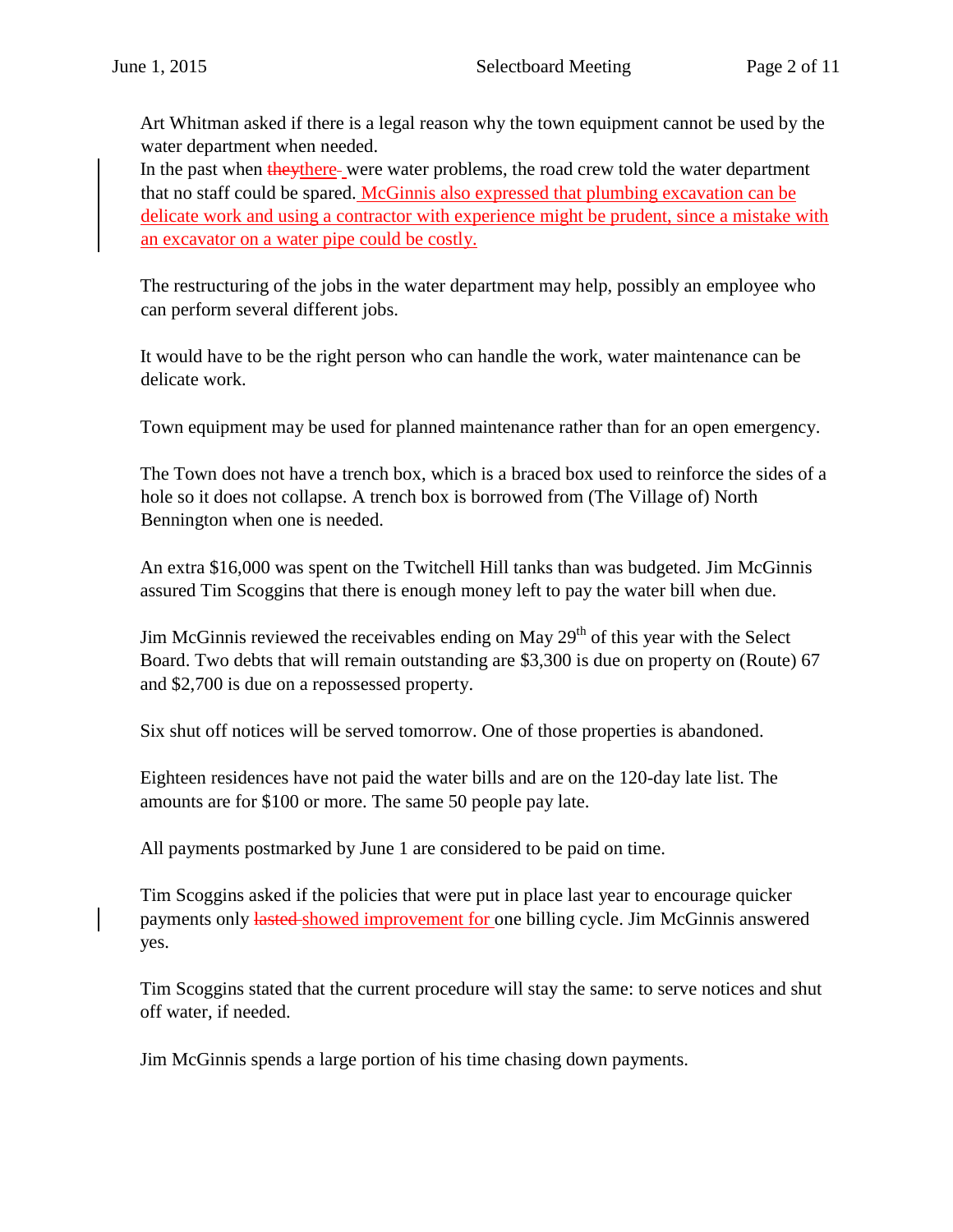Tim Scoggins asked Jim McGinnis if there is anything the Select Board could do better. Jim McGinnis stated no.

Jim McGinnis has discretion to work out a payment plan for those with hardships. \$6,000 in late payments cannot be collected due to legal process.

The Shaftsbury Water Department billed 6.2 million gallons from November 1 to April 30. Meters were read on April 12 for the upcoming bill cycle. An average of 35,000 gallons from the North Bennington Water Department is used per day. The variance will not billed because meters were read prior to April 30 to get the bills completed on time. There is a lag in time between meters read and bills go out.

Tim Scoggins asked Jim McGinnis to send an email about the percentage of water billed from the North Bennington Water Department versus what was billed from Shaftsbury Water Department.

If a leak occurs, Ted Fela from the North Bennington Water Department will call Jim McGinnis to tell him that the meter is showing a spike in water usage.

Tim Scoggins stated it was not a leak problem but a meter problem. New meters resolved issue.

Water meter rate is based on 4.5 million gallons. The North Bennington Water Department bills \$4.25 per 100 gallons. The Shaftsbury Water Department is asking to raise its rates from \$7.50 per 100 gallons to \$7.75 per 100 gallons in line with the North Bennington Water Department increase of 25 cents per 100 gallons, from \$4.00 per 1000 gallons to \$4.25 per 1000 gallons.

Art Whitman suggested an increase of 26 cents per 100 gallons because some not collected.

Jim McGinnis discussed a change to the salary and wages section. The largest increase is for the position of Assistant Water Superintendent to \$5,200 annually. Joe Herrmann is phasing out as Assistant Water Superintendent and will be paid a consultant's rate of \$20/hour.

Art Whitman asked if salaries and wages are up by \$6,000 and outside services are up by \$3,000, for a total of \$9,000, how are these additional expenses to be covered.

Jim McGinnis said that the contingency account amount is \$10,000. reduced to offset the increase.

Tim Scoggins stated the need to budget for increase in personnel. Art Whitman stated that these budgeted items cannot be taken from contingency; there is a need to raise revenues.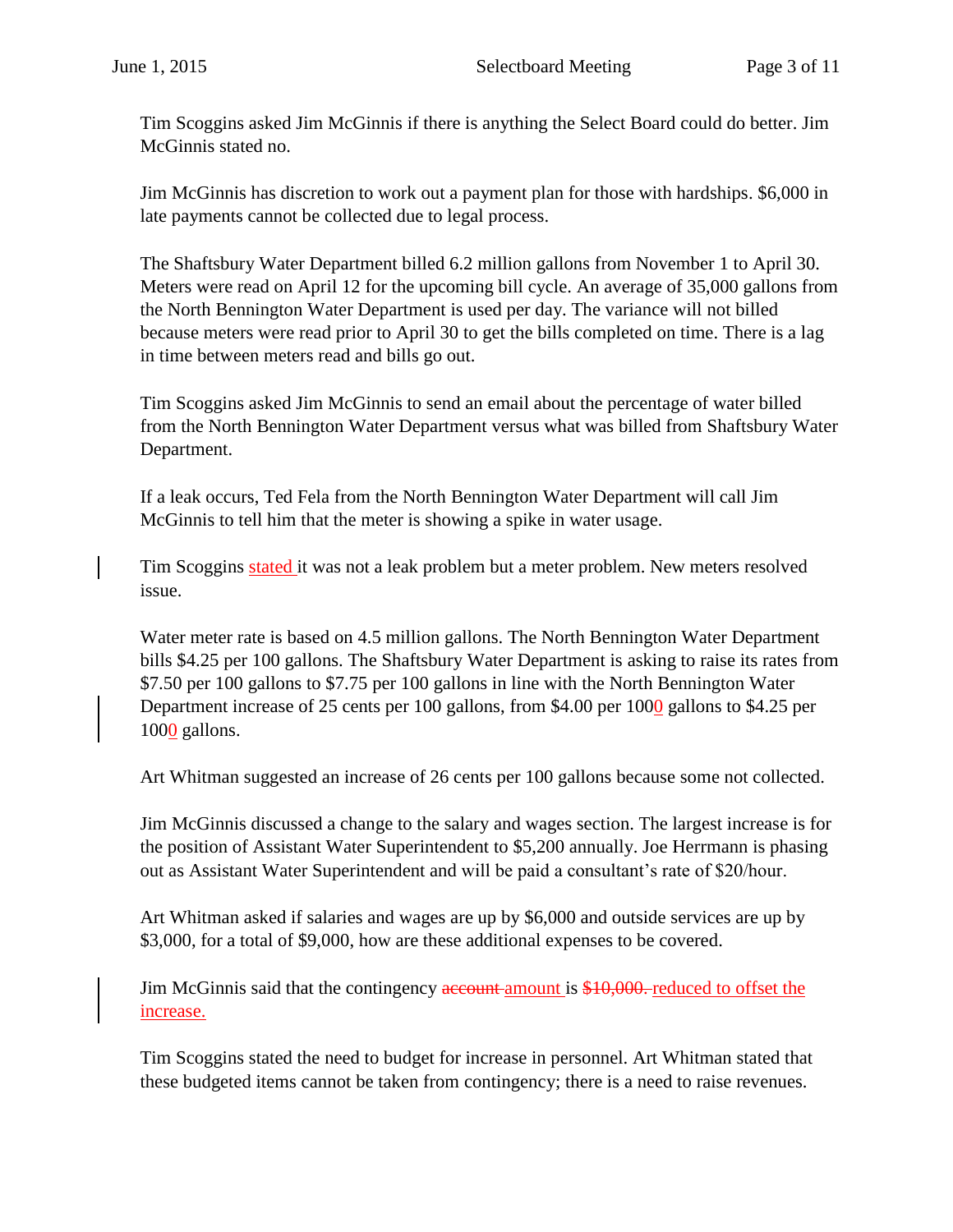If the water rate is raised to \$8.25 per 100 gallons, another \$7,200 would be available. A rate increase to \$8.50 per 1000 gallons would cover entire budget increase of \$9,000.

The water department budget is decided by Select Board, not the voters.

**Motion**: Art Whitman makes a motion to set a water rate for the upcoming budget at \$8.25 per thousand to cover 25 cents increase from in water from North Bennington and an increase in wages and outside services. Mitch Race 2nds. **Discussion**: Mitch Race asks to raise the rate to \$8.00 instead. David Kiernan stated that an increase to \$8.25 is a 10% rate increase.

Tim Scoggins stated by raising the rate by 25 cents, the contingency is \$10,000. Raising the rate by 50 cents will bring the contingency up to \$13,000.

**Amended Motion**: Mitch Race amends the motion to increase water rate to \$8.00 per thousand, instead of \$8.25. Tim Scoggins 2nds. 4-0-0. Motion passed.

**Original Motion**: Do we adopt a water rate of \$8.00 per thousand for the reasons stated to cover the expenses outlined earlier. 4-0-0. Motion passes.

The water rate set at \$8.00 per thousand. There will probably be another increase next year in order to achieve a contingency amount of 10-15% of the budget (a rule of thumb).

The meeting will continue on another date. A special water board meeting will be scheduled.

**6:30PM Regular meeting Selectboard Members Present: Tim Scoggins (Chair), Mitch Race, Art Whitman, Ken Harrington Absent: Tony Krulikowski TA Present: David Kiernan Others Present: Melanie Dexter (Treasurer), Steve Washburn (Interim Road Foreman), Joe McGovern, Deena Ruege**

- 1. Call to Order Tim Scoggins (Chair) called the Regular meeting to order at 6:38 PM.
- 2. Conflict of Interest Statement None.
- 3. Approval of Minutes **Motion:** Mitch Race makes a motion to approve the minutes from the regular meeting on May 18, 2015. Art Whitman 2nds.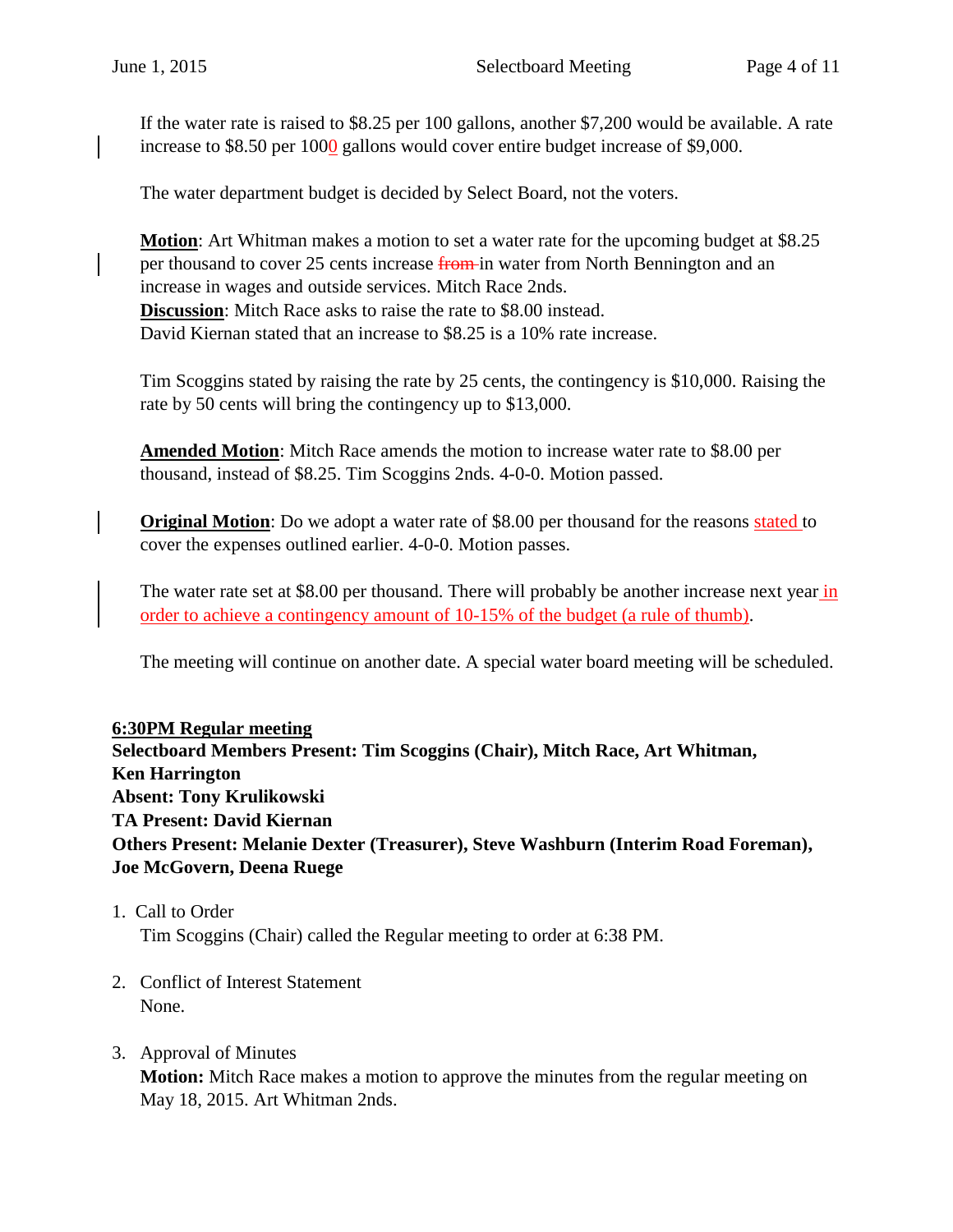**Discussion:** Tim Scoggins made some corrections which were not in original circulated PDF. 4-0-0. Motion passes.

School website has information for the 5k.

Dipping into the reserve fund of \$65,000 instead of budgeted \$120,000. (Still under budget). Road Crew week includes one 4 hour day in addition to four 9-hour days.

Garage funds will be \$225,000 by FY 16. \$700,000 total is needed for the garage.

After the Executive session, the meeting adjourned at 8:43 pm.

Tim Scoggins attached credit card policy to the minutes.

**Amended Mmotion:** Mitch Race moved to approve the minutes from May 18, 2015 as amended. Tim Scoggins 2nds. 4-0-0. Motion passes.

## **Agenda change for this meeting:**

There will be an executive session for personnel at end of this meeting.

4. Warrants

**Motion:** Tim Scoggins makes a motion to approve Check Warrant #25 in the amount of \$26,398.06. Mitch Race 2nds. 4-0-0. Motion passes.

Note: There will be a decrease in the cost of electricity for street lights due to the change to LEDs.

**Motion:** Tim Scoggins makes a motion to approve Check Warrant to Stevens Chrysler/Jeep in the amount of \$234.54. Mitch Race 2nds. 4-0-0. Motion passes. (This cost for towing will be reimbursed by Chrysler)

**Motion:** Tim Scoggins makes a motion to approve Payroll Warrant #23 in the amount of \$2,649.88. Mitch Race 2nds. 4-0-0. Motion passes. (Item **is** Treasurer Stipend. This was a corrections to payroll.)

**Motion:** Tim Scoggins makes a motion to approve Payroll Warrant # 24 in the amount of \$21,851.79. Mitch Race 2nds. 4-0-0. Motion passes.

**Motion:** Tim Scoggins makes a motion to approve Retirement Warrant # 24 in the amount of \$117.21. Mitch Race 2nds. 4-0-0. Motion passes.

**Motion:** Tim Scoggins makes a motion to approve Retirement Warrant #23 in the amount of \$128.35. Mitch Race 2nds. 4-0-0. Motion passes.

**Motion:** Tim Scoggins makes a motion to approve Payroll Warrant #23 in the amount of \$16,544.18. Mitch Race 2nds. 4-0-0. Motion passes.

### 5. Announcements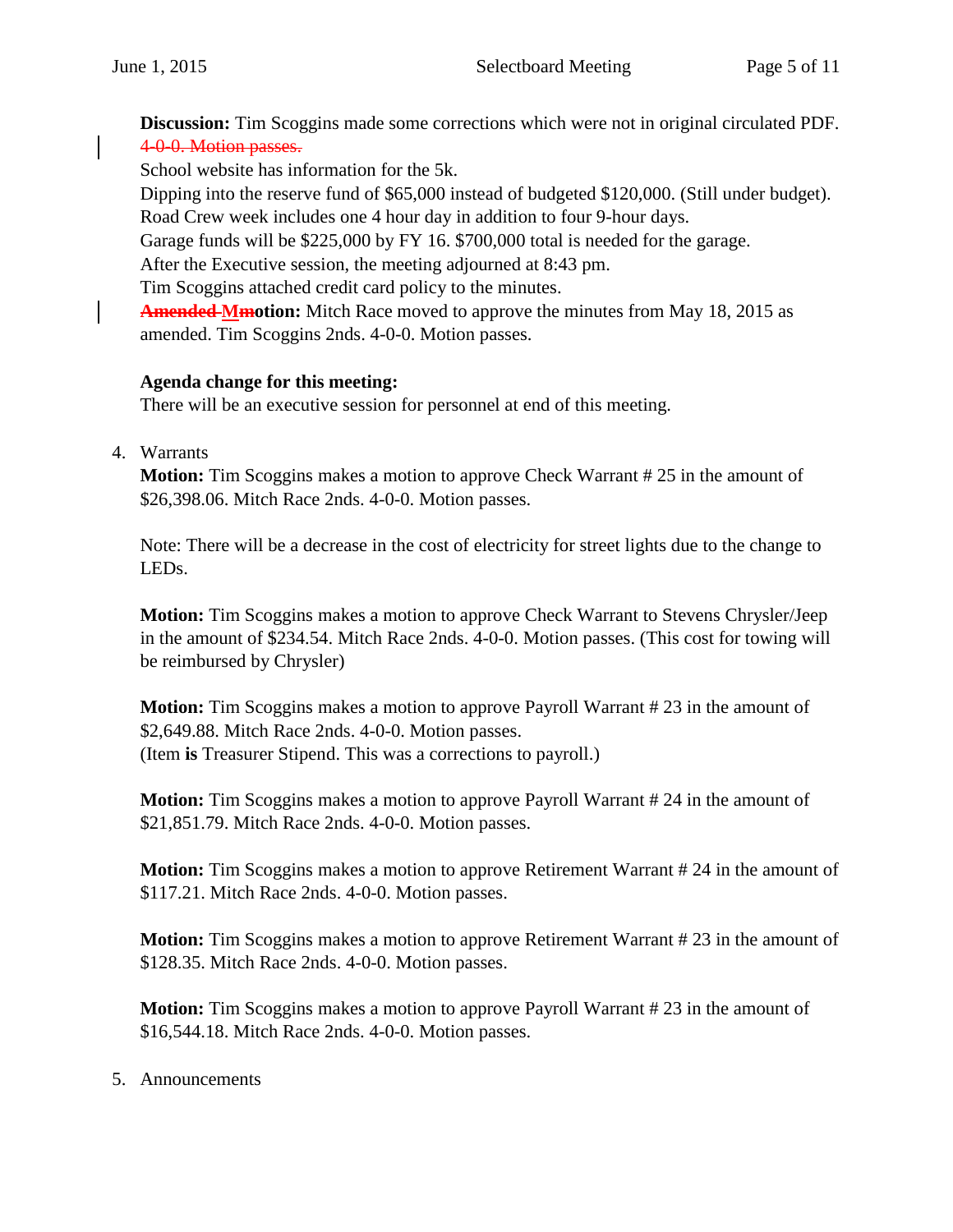Mitch Race thanks everyone who supported Shaftsbury's Ordinary Hero of Ordinary Hero. Nominations for next year are due December 31. Kenneth Coonradt was named this year's ordinary Ordinary Hhero.

Mr. Herrington's Finishline 5K will start at 9 am on Father's Day. This event will commemorate the retirement of Howard Herrington, who was the  $gGym$  teacher at Shaftsbury Elementary for 31 years.

6. Public Comments

Joe McGovern, an Elm Street resident, discussed the problem of cars and trucks speeding on Elm Street. The cars are coming off Bank Street. Speed limit signs seem inconsistent. There is a sign to reduce speed, but no subsequent with that speed. Elm Street is being used as cross street.

David Kiernan ordinance needs to be changed. Tim Scoggins suggested that checking the records about speed limit to see if a sign is missing. David Kiernan suggested that speed tables can be put in.

Art Whitman asked to have the Sheriff patrol on Elm Street.

Matt Perry offered to make road signs to slow down. David Kiernan stated that there are standards to make signs enforceable.

David Kiernan will look at speed limit. Tim Scoggins we can set it. David Kiernan transition signs from pavement to gravel can be put up. David Kiernan look at brush.

7. Treasurer's Report- Melanie Dexter

Melanie Dexter addressed the Select Board reporting that since the last Select Board meeting on May 13, there is an increase of \$5,000 in revenue for pay as throw and delinquent taxes. Budget is 99.5% done with revenue for this fiscal year.

Expenditures are about 88.5% complete for this fiscal year. There will be two more warrants for this fiscal year. Main variances on expenditure side are due to timing. These are planned expenditures.

8. Financial Coordinator Position/Restructure Treasurer's Office

Vermont League of Cities and Towns (VLCT) confirmed that this restructure can proceed. David Kiernan has the ad ready but would like to review it first. A few more details are needed.

A motion was made at the last meeting for David Kiernan to pursue restructuring the Treasurer's Office.

Tim Scoggins wants to ensure that the split between Treasurer and Financial Coordinator duties can be made by the Select Board without refining given that the role duties of the Treasurer will change.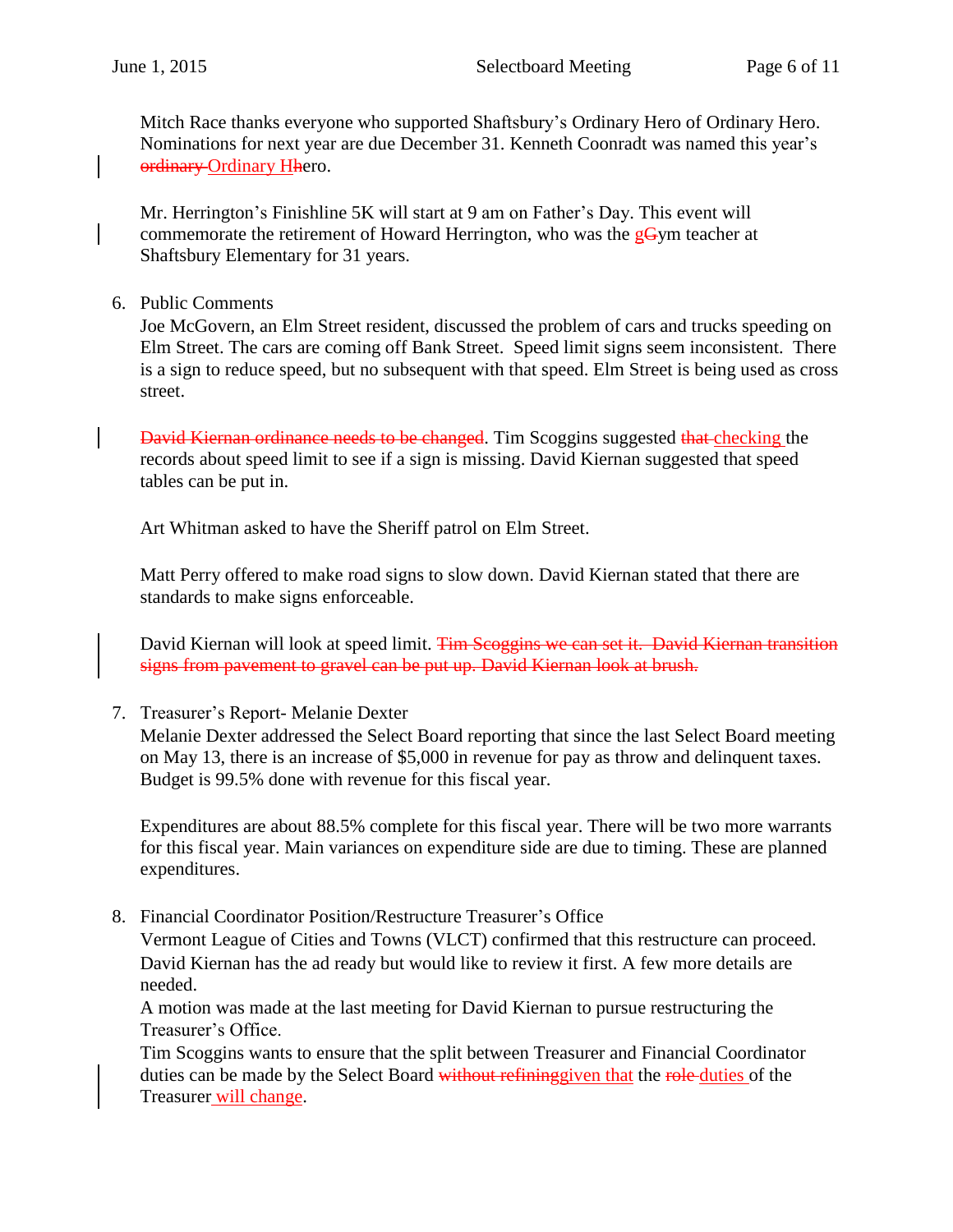9. Interim Road Foreman Report – Steve Washburn

Interim Road Foreman Steve Washburn addressed the Select Board. The road department is continuing to grade and ditch. A plan is being made for Potter Montgomery Road.

The road department has a new computer program to plan maintenance. This will create a database on when the roads were maintained.

Chloride usage can be tracked. Eventually, streets will be GPS coordinated to determine where roadwork began and ended on a particular road.

Grants have been received from the State for Paving Class 3 roads. A grant for \$83,000 was received for paving East Road, and a \$27,000 grant was received for an engineering study of Shaftsbury Hollow Road.

There are some questions about the original hydraulic study. Ken Harrington asked if the State make is making us put in a Culvert. David Kiernan answered no.

The grant for Airport Road requesting \$65,000 was turned down. The road department will bring the road back in. Town paid \$2,500 paid for an engineer to get ideas. Art Whitman reminded the Board that Peckham said they would provide materials. Art Whitman thanked the road crew for doing work at Howard Park.

10. Town Garage Discussion – ClearSpan Salt Sheds

Tim Scoggins reviewed bid proposals on the projected that were sent to the Board members. The structures are anchored by concrete **blocks** or shipping containers. Ken Harrington presented a quote from Iron Horse; David Kiernan presented a quote from Clear Span. The foundations walls of these structures are blocks or will be built. The base will be pavement, which is good as concrete and cheaper.

The cost of the ClearSpan structure is \$91,000. This amount is for a building that is a 70' x 35' open shed and  $2<sup>nd</sup>$  building 50' x 100' with one closed end, and may have a garage door. The cost is for a building that is assembled and put together.

The Iron Horse structure is 40' by 42' and costs between \$35,000 and \$40,000. It is more of a tent than a building with a canvas roof. It can hold 600 tons of salt.

Salt usage should go down. The final structure size may change if stone used on the roads instead of salt.

The garage decision must be made before next winter to bring the question of the garage to the voters.

Mitch Race asked how much salt is spread on the dirt roads versus the paved roads. Most of the salt is used on paved roads and plain sand is spread on the dirt roads if temperatures are above freezing.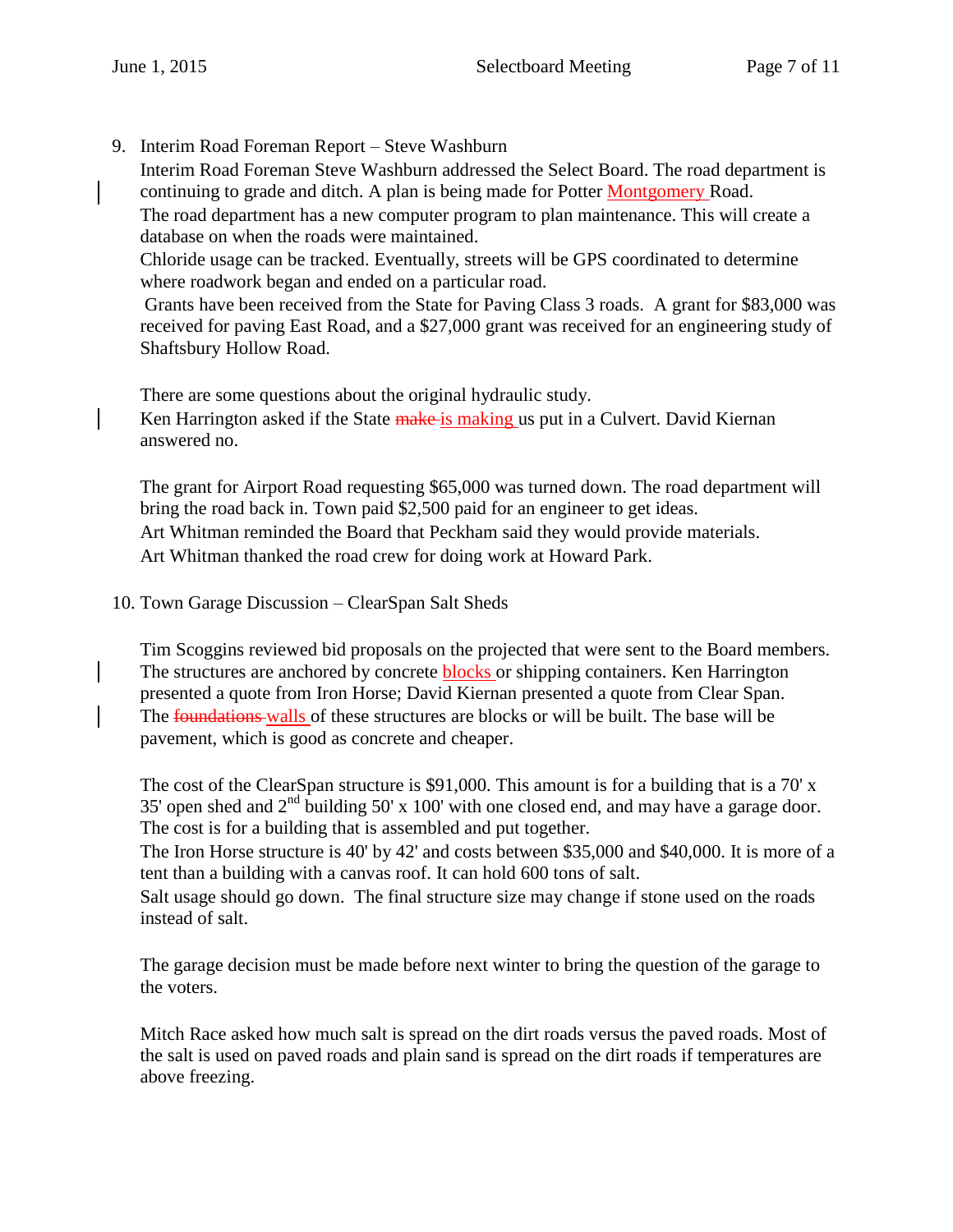The Tarp portion is not \$35,000; it is a part of the whole structure. 100 tons of salt are stored at Stanley tool and 60 tons are stored at the garage at a time.

11. Award Bids Howard Park Tennis Courts

Recreation Committee Head Deena Ruege joined the Board. The Recreation Committee met recently to discuss the three proposals received to resurface the Tennis Courts in Howard Park. Bids were received from Advantage Tennis, Vermont Tennis Courts Surfacing (most detailed), and Vermont Recreation Surface and Fence. Vermont/Surfacing although slightly higher. The Recreation Committee recommends the higher priced and more complete proposal. The cost will be \$12,601.

**Motion**: Art Whitman makes a motion to accept for Vermont Tennis Courts Surfacing for resurfacing the tennis courts for the amount of \$12,601.00. Ken Harrington 2nds. 4-0-0 Motion passes

### Discussion of Water Quality at Park

The water test of water at Howard Park showed high coliform-reading. This is not unusual because the well is shut down for winter. It is only tested once a year and it is not part of the water department's duties. The water source is from the Town's private well. An UB-UV cleaning system recommended to kill bacteria and it requires a water softener. The cost is \$4,000-\$5,000. The plumbing runs from  $1<sup>st</sup>$  to  $2<sup>nd</sup>$  bathroom then to room where the water is treated. The plumbing will have to be rerouted. Is drilling a well an option? A hydrology study will be needed. Water will be tested periodically from well. Money from the grant for the park may be used if David Kiernan sends a letter with the changes to the grantor. Thanks to the Lions Club's contributions, different options can be explored.

#### 12. Bennington County Solid Waste Alliance Ordinance

David Kiernan discussed the Solid Waste Alliance Ordinance. There have been no appeals. It will be adopted. The Select Board signed the document in April. There will be a Public hearing in June. Mitch Race to get form for registration and will look at selections next meeting.

### 13. Insurance Proposals

Dave Newell at Wills Insurance is working on proposals. Dave will come to next meeting to discuss.

The Town reviews the insurance policies every three years.

14. Sheriff Contract 2015-2016 did not arrive in time for meeting

This will be discussed at the next meeting. The Sheriff will serve 25 hours a week with an emphasis on Howard Park, especially at night.

Lions Club is **putting updonating surveillance cameras for Howard Park.** The feed is digitally recorded that and can go to Sheriff's car. The Lions Club will supply cameras for Howard Park. The Lions are also removing broken tennis court lights this weekend.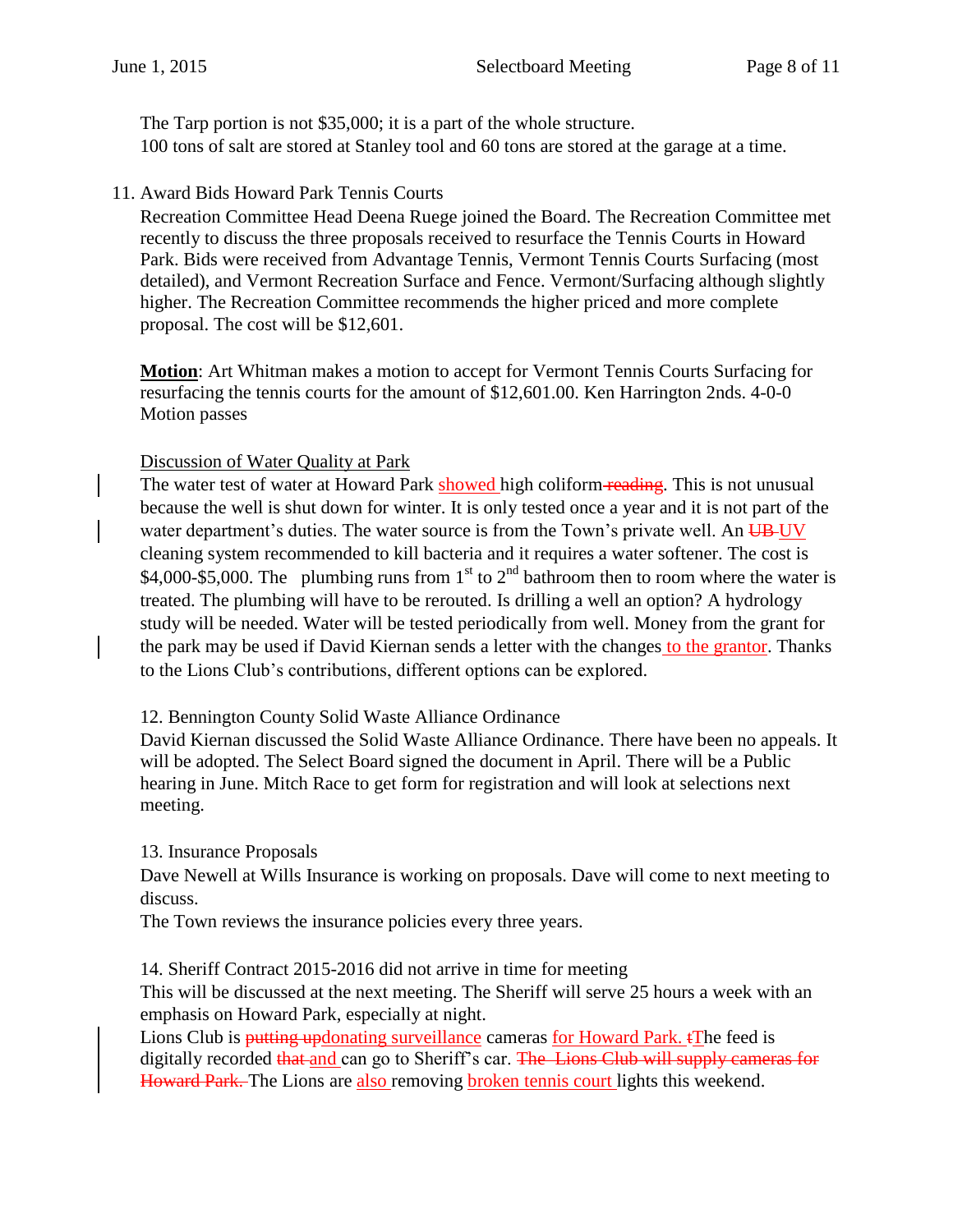#### 15. Cold Spring, Interrupted

The Cold Spring project started with the idea to integrate art into infrastructure. Town voted down \$10,000 to pay for project.

The Board and Town do not support the project. This cannot and should not go forward.

**Motion**: Tim Scoggins makes motion to give Vermont Arts Council their money back and set the Cold Spring project on the backburner. Mitch Race 2nds. 4-0-0. Motion approved.

### 16. Town Administrator's Report

### Credit Card Policy

**Motion:** Tim Scoggins moves to authorize the Treasurer to apply for a credit card according to Business Card Resolution Form for the Town of Shaftsbury and that the Board Clerk be allowed to sign the form. Mitch Race 2nds. 4-0-0. Motion passes.

#### Constable Request

The Constables will be working the Mr. Herrington 5K Race and have requested permission to purchase polo shirts and hats to identify themselves as Constables.

**Motion**: Mitch Race makes a motion to approve the purchase of shirt and caps that say "Constable" for the Constables when they are performing public duties. Art Whitman 2nds. 4-0-0. Motion passes.

David Kiernan will look at purchasing Class 2 safety vests for the Constables.

#### Unlicensed Dog List

David Kiernan presented a Warrant to Shaftsbury Constables to the Select Board. **100 dogs are** unlicensed. There are currently 100 unlicensed dogs on the list.

Chairman Tim Scoggins read the warrant into record. The letter is to the Shaftsbury Constables to give them authority to impound unlicensed dogs and wolf hybrids. The constables must then give a list of the names and owners of those dog/wolf hybrids destroyed after 90 days, and a list of complaints and those who have failed to comply.

David Kiernan explained that an alternative to using the constables for this process is to have the Animal Control Officer deal with the unlicensed dogs.

The current fine is \$20 or \$26 for a non-neuter animal. Fines do not carry over from the previous year. There is a penalty of \$150 as the next step.

David Kiernan explained that this warrant is an option that is **not** often not signed by the Select Board.

David Kiernan is also able to write a summons since this is a violation of a town ordinance.

Art Whitman asked what the status of finding an Animal Control Officer is.

David Kiernan stated that the difficulty is with finding a pound keeper.

This list of unlicensed dog/wolf hybrids was sent to the Animal Control Officer today.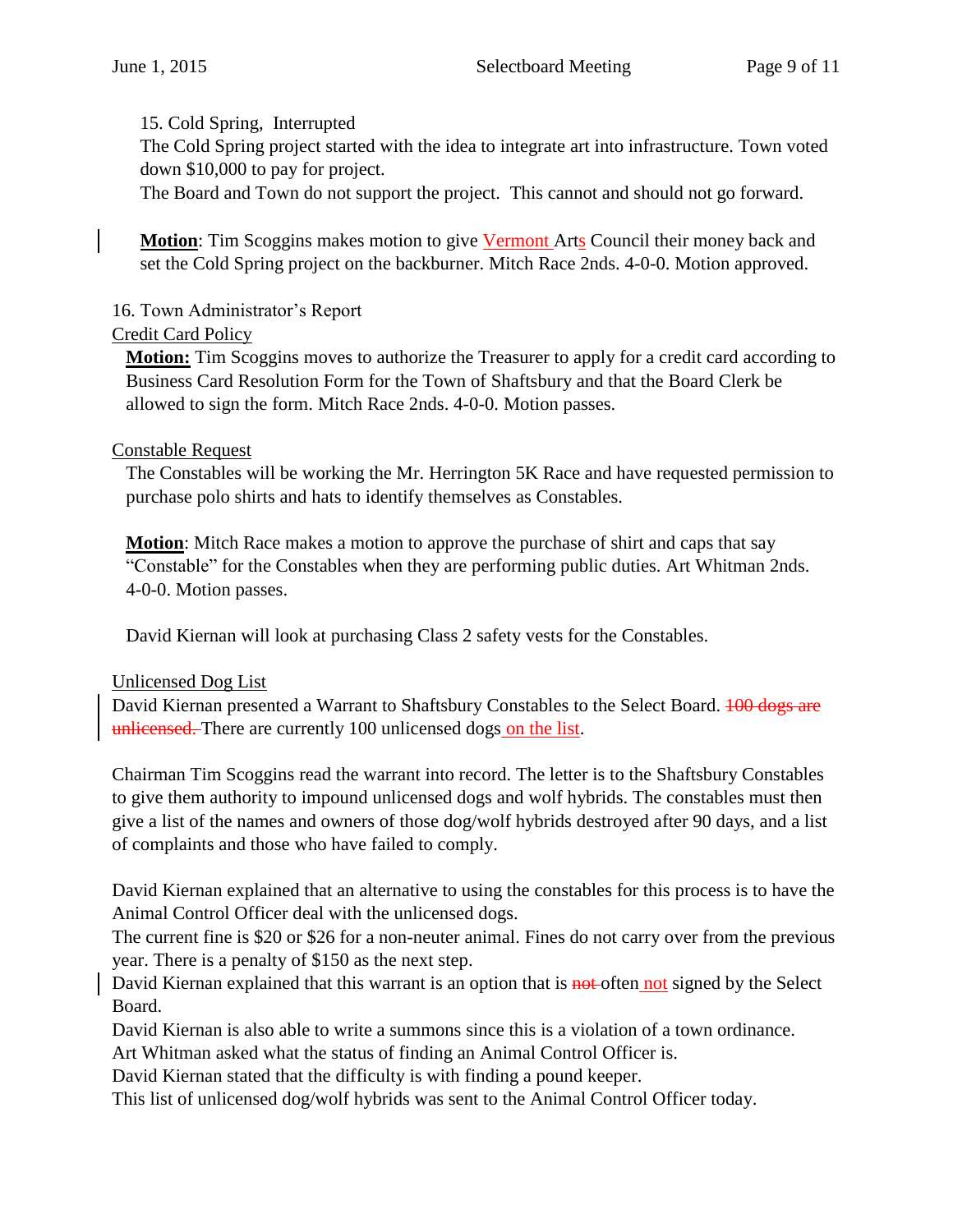The Select Board chose not to sign this document stating that it may cost more than the fines are worth to collect them.

### Construction

The Door to Clerk's office has collapsed. It will be replaced with a French door with glass slider. Weather and sound barrier. On the countertop next to the door, a glass slider will be placed and an extension of counter to provide work stations on both sides of counter. Air conditioners will be purchased for the Clerk's and the Treasurer's offices.

A proposal for the work was received by Ed Shewell Construction, a firefighter in town, for \$2,358.

**Motion**: Art Whitman moved to accept the proposal from Ed Shewell Construction for work to the wall and countertop in the Town Clerk's office. Ken Harrington 2nds. 4-0-0. Motion passes.

## 17. Other Business

The truck will be sent to Delurey's tomorrow and looked at. Steve Washburn and Dave Worthington from the Road Department will pick up the truck and inspect it before bringing it to Delurey's.

18. Review of Action Items

- Jim McGinnis will send an email to the Select Board with the amount of gallons of water billed by the Shaftsbury Water Department for the current billing cycle.
- Another meeting will be scheduled for the Water Board to complete discussions from tonight's meeting.
- David Kiernan will get estimates to resolve the water issue (i.e., a new well) at Howard Park.
- There will be a review of speed problem on Elm Street.
- Mitch Race will send the Select Board members information about the selections for the Solid Waste ordinance to discuss at the next meeting.
- David Newell will be asked to attend the next Select Board meeting to discuss insurance options.
- David Kiernan will look at safety vests for the Constables.

 $\bullet$ 

# 19. Executive Session

The Board adjourned moved at 8:43-20 to enter into an executive session about a personnel problemissue.

The board returned from executive session at 8:26 and adjourned.

# 20. Adjournment

Submitted by Jennifer McGean, Recording Clerk